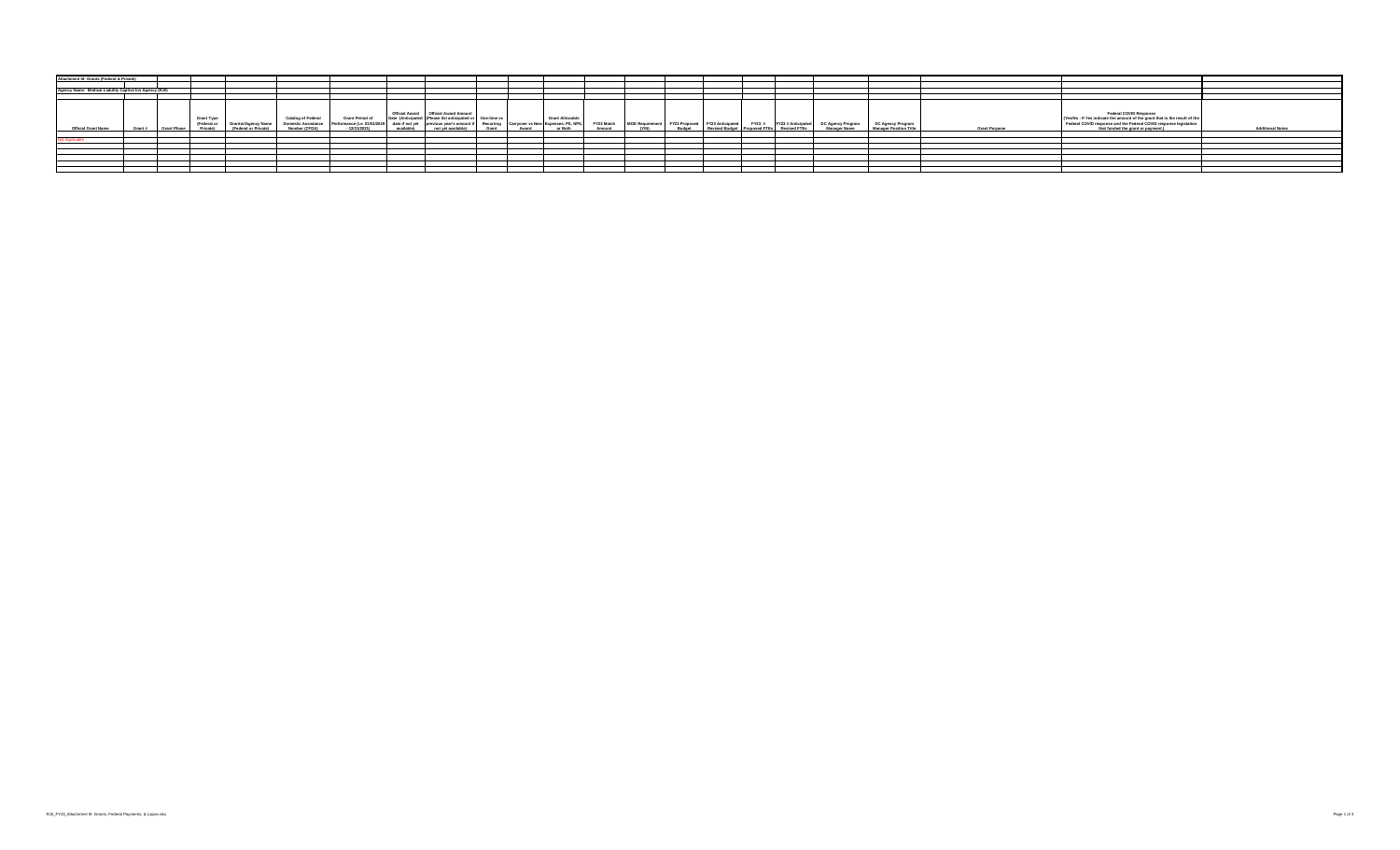|                       | <b>Attachment III-Federal Payments</b> |                                                         |                |                 |                 |                 |              |                                                        |
|-----------------------|----------------------------------------|---------------------------------------------------------|----------------|-----------------|-----------------|-----------------|--------------|--------------------------------------------------------|
|                       |                                        |                                                         |                |                 |                 |                 |              |                                                        |
|                       |                                        | Agency Name: Medical Liability Captive Ins Agency (RJ0) |                |                 |                 |                 |              |                                                        |
|                       |                                        |                                                         |                |                 |                 |                 |              |                                                        |
|                       |                                        |                                                         |                |                 |                 |                 |              | <b>Federal COVID Response</b>                          |
|                       |                                        |                                                         |                |                 |                 |                 |              | (Yes/No - If Yes indicate the amount of the grant that |
|                       |                                        |                                                         |                |                 |                 |                 |              | is the result of the Federal COVID response and the    |
|                       |                                        |                                                         |                |                 |                 |                 |              | Federal COVID response legislation that funded the     |
|                       | Agency Fund #                          | <b>Agency Fund Title</b>                                | <b>Purpose</b> | FY 2022 Payment | FY 2023 Payment | Change          | New/On-going | grant or payment.)                                     |
|                       |                                        |                                                         |                |                 |                 | 0               |              |                                                        |
|                       |                                        |                                                         |                |                 |                 | 0               |              |                                                        |
| <b>Not Applicable</b> |                                        |                                                         |                |                 |                 | 0               |              |                                                        |
|                       |                                        |                                                         |                |                 |                 | 0               |              |                                                        |
|                       |                                        |                                                         |                |                 |                 | 0               |              |                                                        |
|                       |                                        |                                                         |                |                 |                 | 0               |              |                                                        |
|                       |                                        |                                                         |                |                 |                 | 0               |              |                                                        |
|                       |                                        |                                                         |                |                 |                 | 0               |              |                                                        |
|                       |                                        |                                                         |                |                 |                 | 0               |              |                                                        |
|                       |                                        |                                                         |                |                 |                 | 0               |              |                                                        |
|                       |                                        |                                                         |                |                 |                 | 0               |              |                                                        |
|                       |                                        |                                                         |                |                 |                 | 0               |              |                                                        |
|                       |                                        |                                                         |                |                 |                 | 0               |              |                                                        |
|                       |                                        |                                                         |                |                 |                 | $\Omega$        |              |                                                        |
|                       |                                        |                                                         |                |                 |                 | 0               |              |                                                        |
|                       |                                        |                                                         |                | $\overline{50}$ | \$0             | $\overline{50}$ |              |                                                        |
|                       |                                        |                                                         |                |                 |                 |                 |              |                                                        |